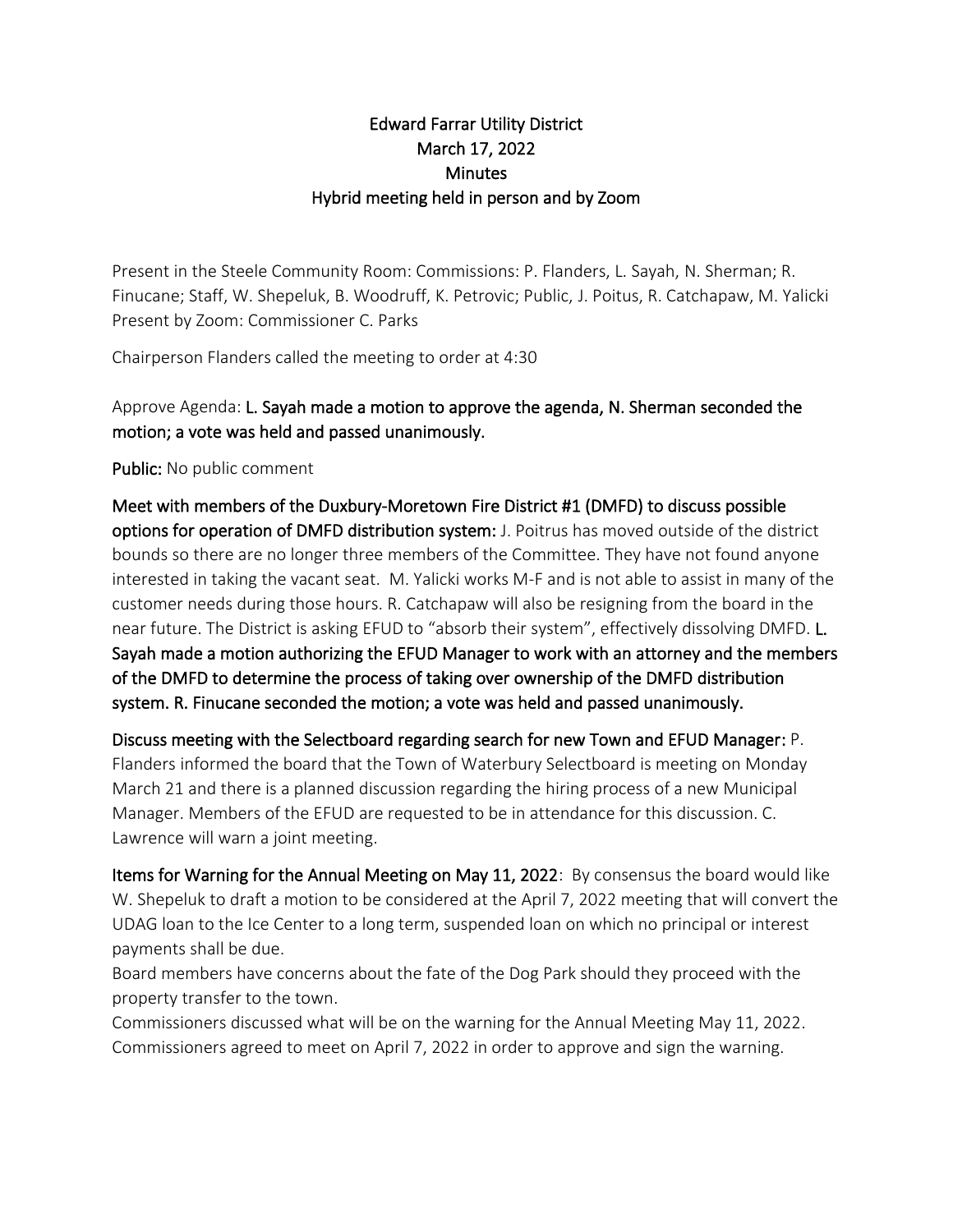Discuss timing of possible merger of Town and EFUD: Commissioner have agreed to postpone discussions until next year regarding the merger of the Town and EFUD due to other priorities at this time. They agreed to discuss this with the selectboard at the joint meeting next week.

Discuss response from D. Salvas on proposal to purchase water lines: W. Shepeluk presented a response he received from D. Salvas, owner of Blush Hill Meadows Ten, LLC, regarding EFUD taking over ownership and maintenance of the water distribution system in his development. D. Salvas has asked for compensation in the amount of \$180,000.00 which is described as half of the cost to construct the system. The Commissioners agreed to have W. Shepeluk respond to Mr. Salvas to provide him with an explanation of their offer.

Consider adjustments to Sewer budget and adoption of General Fund budget: W. Shepeluk presented the Commissioners with an updated sewer budget with a significant change to the line item "Plant Upgrade". Staff is no longer pursuing construction of new drying beds for this year. R. Finucane made a motion to approve the updated Sewer Budget in the amount of \$1,144,100.00 and the General Fund Budget in the amount of \$30,500.00. N. Sherman seconded the motion; a vote was held and passed unanimously. R. Finucane then made a motion to raise the sewer base and rate charges by 5% effective at the next billing. L. Sayah seconded the motion; discussion followed. A vote was held and passed unanimously.

Consider granting authority to Manager to borrow by Tax Anticipation Note: R. Finucane made a motion authorizing the Municipal Manager to borrow and lend between EFUD and the Town of Waterbury in anticipation of tax and utility revenues at a rate of 2% interest. L. Sayah seconded the motion; a vote was held and passed unanimously.

Discuss potential takeover and replacement of distribution system at Kneeland Flats MHP: W. Shepeluk spoke to Mr. & Mrs. Peck and they are in favor of having EFUD upgrade the water distribution system within the park. Legal documents will need to be drafted and signed before the work proceeds. There will not be individual meters at each mobile home, the park owner will continue to be billed quarterly.

Consider amendment to solar contract with Chris Parsons (Crestone, LLC): W. Shepeluk updated the Commissioners on the project that was previously authorized allowing Mr. Parsons to install a solar array on the roof over the drying beds at the Wastewater Treatment Plant. The panels began generating power in March of 2021. W. Shepeluk pointed out that the current contract isn't as clear as possible about how the credits are calculated and he would like to amend section 2.3, defining Gross Revenue as the value of total credits generated annually by the system, discounted by the 10% paid to the contracted off-taker. In addition, the value of the credits generated will be *c*alculated from January – December of any given year and the payment due EFUD by the lessee will be made by the third Monday of March in the following year. The revenue from March 2021-December 2021 was \$35,593.00; EFUD is to be paid 7.5% of the gross revenue AFTER the 10% calculation for off takers has been removed leaving a revenue of